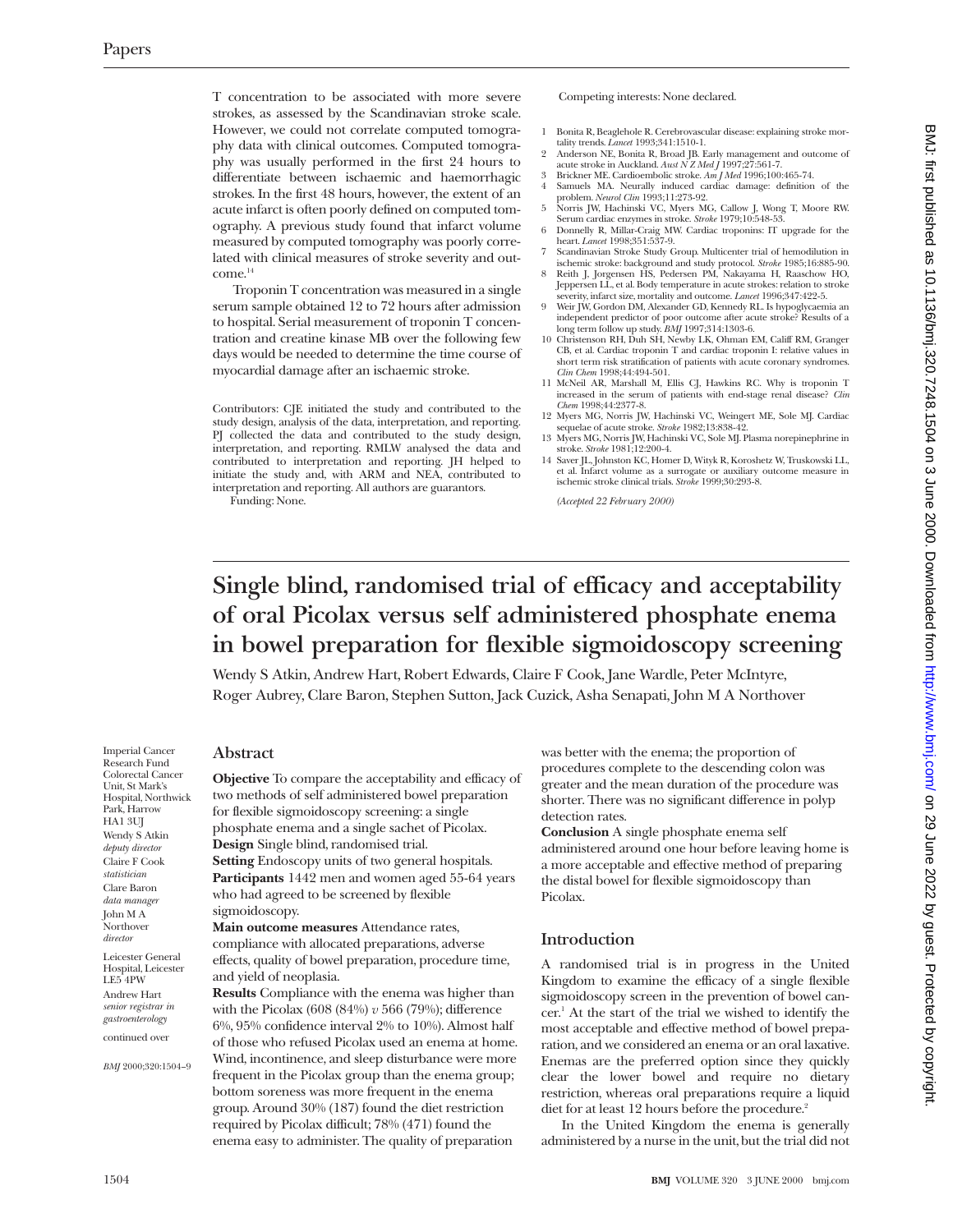Papers

Imperial Cancer Research Fund Department of Mathematics, Statistics and Epidemiology, Lincoln's Inn Fields, London WC2A 3PX Robert Edwards *statistician* Jack Cuzick *head*

Imperial Cancer Research Fund Health Behaviour Unit, Department of Epidemiology and Public Health University College, London W1E 6BT Jane Wardle *professor* Stephen Sutton *reader in social and health psychology* Queen Elizabeth II Hospital, Welwyn Garden City AL7 4HQ Peter McIntyre *consultant gastroenterologist* Roger Aubrey *hospital practitioner* Queen Alexandra Hospital, Portsmouth Asha Senapati *consultant surgeon* Correspondence to: W Atkin atkin@icrf.icnet.uk

have the staff or toilet facilities. In the United States, the enema is often self administered at home,<sup>3</sup> but the willingness or ability of asymptomatic British people to self administer an enema was not known, and we suspected that an oral laxative might be preferred.

We compared a single self administered phosphate enema (Fletchers' phosphate enema (long tube version for self administration), Pharmax, Bexley, Kent) with a single sachet of oral sodium picosulphate with magnesium citrate (Picolax). Two sachets of Picolax are used routinely for colonoscopy, but a single sachet is used for flexible sigmoidoscopy.4 A single phosphate enema is as effective as two enemas for sigmoidoscopy.<sup>3 5</sup> The two preparations were compared in two separate populations to determine whether the findings could be generalised throughout the United Kingdom.

### **Participants and methods**

#### **Study design**

The study was carried out in Welwyn Garden City in 1995 and Leicester in 1996 as part of the pilot studies for the UK flexible sigmoidoscopy screening trial.<sup>6</sup> Approval for the studies was obtained from the hospitals' ethics committees. Men and women aged 55-64 who met the eligibility criteria $6$  and were randomised to an invitation for screening were further randomised to receive oral laxative or an enema after they had confirmed their appointment. Clear, detailed instructions were included, and a nurse was available for telephone advice if required. Participants were advised to use the enema about 1 hour before leaving home for the screening examination and not to eat after using the enema. Participants who were sent Picolax were advised to take it at either 2 pm or 6 pm on the day before screening for a morning or afternoon examination respectively and to have no solid food thereafter until after the examination.

Participants who cancelled their appointment after receiving their bowel preparation were offered an alternative. Those sent the enema could have the enema in the unit or Picolax, and those sent Picolax could have an enema at home or in the unit.

The endoscopists were unaware of the preparation used. After passing each 15 cm section of the bowel, they noted the percentage of mucosa area visible. At the end of the examination, the endoscopists rated the adequacy of the bowel preparation as excellent, good, adequate, or poor.7 If the preparation was poor, sigmoidoscopy was repeated after administration of an enema in the unit.

Participants were asked to complete a questionnaire in the unit just before screening. This asked about usual bowel habit, problems in the use of the allocated preparation, the severity of an itemised list of adverse effects, and whether they would be prepared to use the same preparation again. They were given an additional questionnaire to complete on the following morning asking about problems experienced during or after the procedure.

#### **Randomisation**

Block randomisation to Picolax or enema was performed centrally. Administrative staff at trial centres were responsible for posting bowel preparations. Both administrative staff and participants were asked not to disclose their method of bowel preparation to the endo-

**BMJ** VOLUME 320 3 JUNE 2000 bmj.com 1505

scopist. Participants had given consent to take part in the screening trial, but we did not ask for separate consent for randomisation to different bowel preparation methods. This decision was made because both preparations are in routine use, the side effects are minor, and in the absence of this study all participants would have been allocated one of the preparations.

#### **Statistical methods**

Sample size calculations for the acceptability study were based on 85% compliance in the Picolax group and 75% in the enema group. For the efficacy study, calculations were based on good or excellent bowel preparation in  $70\%$  of subjects in the Picolax group<sup>4</sup> and  $85\%$  in the enema group.<sup>8</sup> We estimated that we needed a population of 1100 to achieve 98% power for the overall comparisons of the two treatment groups (with at least 75% power within each centre).

We calculated absolute risk differences (with exact 95% confidence intervals) to compare proportions in the enema and Picolax groups. Duration of examinations and visibility in each group were compared by *t* tests. Differences between centres were assessed by the Mantel-Haenszel test for homogeneity of odds ratios.

### **Results**

We sent Picolax to 721 people (Welwyn Garden City: 299; Leicester: 422) and an enema to 721 (Welwyn Garden City: 290; Leicester: 431). The groups were well matched at entry. The average age was 61 years in both groups in Welwyn Garden City and 60 years in Leicester, and the proportion of men in the groups was similar in each centre (Welwyn Garden City: 45% (267); Leicester: 49% (421)).

#### **Compliance**

Compliance with the enema was higher than with Picolax (84% *v* 79%; difference 5%, 95% confidence interval 2% to 10%) (table 1). This effect was seen in both centres. There was no significant difference between the enema and Picolax groups in the proportions who used an alternative bowel preparation (3% in enema group *v* 4% Picolax). Of the 63 participants sent Picolax who requested an enema instead, 27 (43%) used it at home. By contrast, only 18 (27%) of the 67 who refused to use the enema at home asked to use the oral preparation; the remainder requested the enema in the unit. Only 49 (7%) participants sent the enema requested to have it in the unit.

#### **Acceptability**

Of those who used the allocated bowel preparation, about 90% of each group in each centre reported they would be willing to use the same preparation again (table 2). Most of those using the enema at home (471, 78%) found it easy to administer; 11 (2%) found it very difficult or needed it to be administered by someone else. Five hundred and forty three (96%) of those sent Picolax took the full sachet, but a third (187) found it difficult to cope with no food and 45 (8%) found it very difficult or had to have something to eat.

A higher proportion felt unwell after taking the enema than after the Picolax (88 (15%) *v* 39 (7%), 95% confidence interval for difference 4% to 11%), but over 80% of both groups felt quite normal. More of the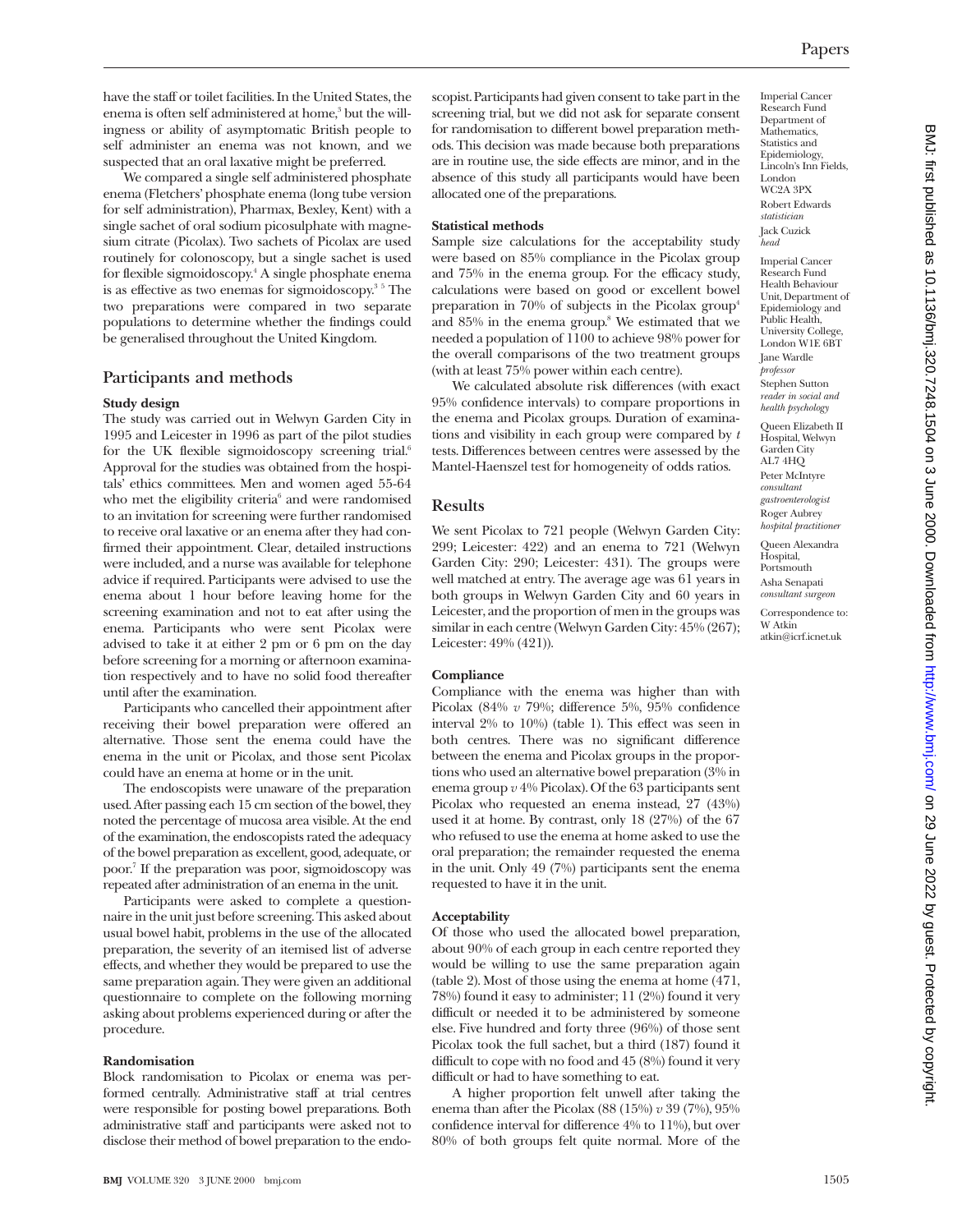| <b>TWRIS</b> I THISHAMHOO MHA WOO OF MHOOMIOM NOTIOF PHOPMHAMOHII TMMOO MIO HAHHNOTO (POTOOHIMQOO) OF PMILIOIPMHO |          |          |                      |                           |          |           |          |          |  |  |  |
|-------------------------------------------------------------------------------------------------------------------|----------|----------|----------------------|---------------------------|----------|-----------|----------|----------|--|--|--|
|                                                                                                                   | Total    |          |                      | <b>Welwyn Garden City</b> |          | Leicester |          |          |  |  |  |
|                                                                                                                   |          |          | Difference in % (95% |                           |          |           |          |          |  |  |  |
|                                                                                                                   | Enema    | Picolax  | CI)                  | Enema                     | Picolax  | Enema     | Picolax  | P value* |  |  |  |
| Sent bowel preparation                                                                                            | 721      | 721      |                      | 290                       | 299      | 431       | 422      |          |  |  |  |
| Attended for screening                                                                                            | 676 (94) | 629 (87) | 7 (4 to 10)          | 271 (93)                  | 265 (89) | 405 (94)  | 364 (86) | 0.43     |  |  |  |
| Attended and used allocated preparation at home                                                                   | 608 (84) | 566 (79) | 5(2 to 10)           | 248† (86)                 | 237 (79) | 360 (84)  | 329 (78) | 0.79     |  |  |  |
| Attended but refused to use allocated preparation at home:                                                        | 67(9)    | 63 (9)   | $0$ (-2 to 4)        | 23(8)                     | 28(9)    | 44 (10)   | 35(8)    | 0.28     |  |  |  |
| Used alternative preparation at home                                                                              | 18(2)    | 27(4)    | $-1$ $(-3$ to 1)     | 4(1)                      | 12(4)    | 14(3)     | 15 (4)   | 0.15     |  |  |  |
| Used enema in unit                                                                                                | 49 (7)   | 36(5)    | $2(-1)$ to 4)        | 19 (7)                    | 16 (5)   | 30(7)     | 20(5)    | 0.67     |  |  |  |

**Table 1** Attendance and use of allocated bowel preparation. Values are numbers (percentages) of participants

\*Significance test for homogeneity of bowel preparation effect between Welwyn Garden City and Leicester

†One subject did not complete a bowel preparation questionnaire and is therefore not included in analyses of acceptability and efficacy.

itemised adverse effects were rated as moderate or severe in the Picolax groups, including wind, incontinence, and sleep disturbance, with two people complaining that the Picolax began to work in the middle of the night producing incontinence in bed. Of the adverse effects rated as moderate or severe in the enema group, only bottom soreness was reported more frequently than for Picolax.

In all, 94% (925/984) participants completed a further questionnaire on the morning after the test. Bottom soreness was the only adverse effect reported significantly more frequently in the enema group (table 3). This effect was seen in both centres. Rates of wind, incontinence, and sleep disturbance were not higher in the Picolax group on the morning after the test. There were no differences between the preparations in the pain experienced during the test.

#### **Efficacy**

On several measures, the enema performed better than the Picolax (table 4). The quality of preparation was assessed by endoscopists as excellent or good in a significantly higher proportion of participants using the enema in both centres. The mean visibility was also better with the enema in the first 45 cm from the anus in both centres. The proportion of examinations

reaching the descending colon or beyond was significantly higher and the duration of the examination was significantly shorter in the enema group in both centres. Despite the apparent better performance of the enema, the proportion of people in whom polyps, adenomas, or cancers were detected and the total number of polyps detected overall did not differ materially between the preparations.

## **Discussion**

Bowel preparation for screening flexible sigmoidoscopy needs to be quick and easy and to cause the minimum of discomfort in order to increase compliance. It should ideally be undertaken at home to reduce the workload of nursing staff and the congestion in the endoscopy unit if a large number of people are screened at each session. Effective bowel preparation is essential to increase the chance of detection of neoplasms (particularly if the examination is to be undertaken only once, as we have proposed<sup>1</sup>); to aid insertion of the endoscope to its maximal point; to reduce the time required for the examination; to reduce patient discomfort during endoscopy; and to reduce the need for repeat examinations, which would increase procedure costs and inconvenience.

**Table 2** Acceptability of Picolax and self administered enema as reported on an itemised questionnaire completed before screening. Values are numbers (percentages) of participants

|                                              | Total     |           |                          | <b>Welwyn Garden City</b> |                | Leicester |                |          |
|----------------------------------------------|-----------|-----------|--------------------------|---------------------------|----------------|-----------|----------------|----------|
|                                              | Enema     | Picolax   | Difference in % (95% CI) | Enema                     | <b>Picolax</b> | Enema     | <b>Picolax</b> | P value* |
| Total using allocated preparation            | 607       | 566       |                          | 247                       | 237            | 360       | 329            |          |
| Ease of administration of enema:             |           |           |                          |                           |                |           |                |          |
| Easy                                         | 471 (78)  | <b>NA</b> |                          | 188 (76)                  | <b>NA</b>      | 283 (79)  | <b>NA</b>      |          |
| Quite difficult                              | 91(15)    | <b>NA</b> |                          | 50 (20)                   | <b>NA</b>      | 41 (11)   | <b>NA</b>      |          |
| Very difficult                               | 7(1)      | <b>NA</b> |                          | 4(2)                      | <b>NA</b>      | 3(1)      | <b>NA</b>      |          |
| Given by another person                      | 4(1)      | <b>NA</b> |                          | 4(2)                      | <b>NA</b>      | 0         | <b>NA</b>      |          |
| Coping with no food:                         |           |           |                          |                           |                |           |                |          |
| No problem                                   | <b>NA</b> | 356 (63)  |                          | <b>NA</b>                 | 160 (67)       | <b>NA</b> | 196 (60)       |          |
| A bit difficult                              | <b>NA</b> | 142 (25)  |                          | <b>NA</b>                 | 53 (22)        | <b>NA</b> | 89 (27)        |          |
| Very difficult                               | <b>NA</b> | 43(8)     |                          | <b>NA</b>                 | 19(8)          | <b>NA</b> | 24(7)          |          |
| Couldn't manage, had something               | <b>NA</b> | 2(0)      |                          | <b>NA</b>                 | 1(1)           | <b>NA</b> | 1(0.3)         |          |
| Felt unwell                                  | 88 (15)   | 39(7)     | 8 (4 to 11)              | 30(12)                    | 17 $(7)$       | 58 (16)   | 22(7)          | 0.33     |
| Adverse effects rated as moderate or severe: |           |           |                          |                           |                |           |                |          |
| Abdominal pain or cramps                     | 56(9)     | 59 (10)   | $-1$ (-5 to 2)           | 23(9)                     | 21(9)          | 33(9)     | 38 (12)        | 0.44     |
| Nausea or vomiting                           | 16(3)     | 12(2)     | $1$ (-1 to 2)            | 7(3)                      | 8(3)           | 9(3)      | 4(1)           | 0.25     |
| Faintness or dizziness                       | 22(4)     | 14(3)     | $1 (-1 to 3)$            | 10(4)                     | 9(4)           | 12(3)     | 5(2)           | 0.30     |
| Wind                                         | 24(4)     | 56 (10)   | $-6$ ( $-9$ to $-3$ )    | 13(5)                     | 25(11)         | 11(3)     | 31(9)          | 0.38     |
| Bottom soreness†                             | 82 (14)   | 50(9)     | 5(1 to 8)                | 27(11)                    | 21(9)          | 55 (15)   | 29(9)          | 0.32     |
| Incontinence                                 | 8(1)      | 28(5)     | $-4$ $(-6$ to $-2)$      | 6(2)                      | 12(5)          | 2(1)      | 16(5)          | 0.10     |
| Sleep disturbance                            | 6(1)      | 74 (13)   | $-12$ ( $-15$ to $-9$ )  | 3(1)                      | 36(15)         | 3(1)      | 38 (12)        | 0.94     |
| Willing to use same preparation again        | 543 (89)  | 501 (89)  | $0$ (-3 to 5)            | 227 (92)                  | 213 (90)       | 316 (88)  | 288 (88)       | 0.57     |

\*Significance test for homogeneity of effect between Welwyn Garden City and Leicester.

†Includes pain or irritation in any of the following areas: rectum, anal canal, anus, skin around anus or buttock.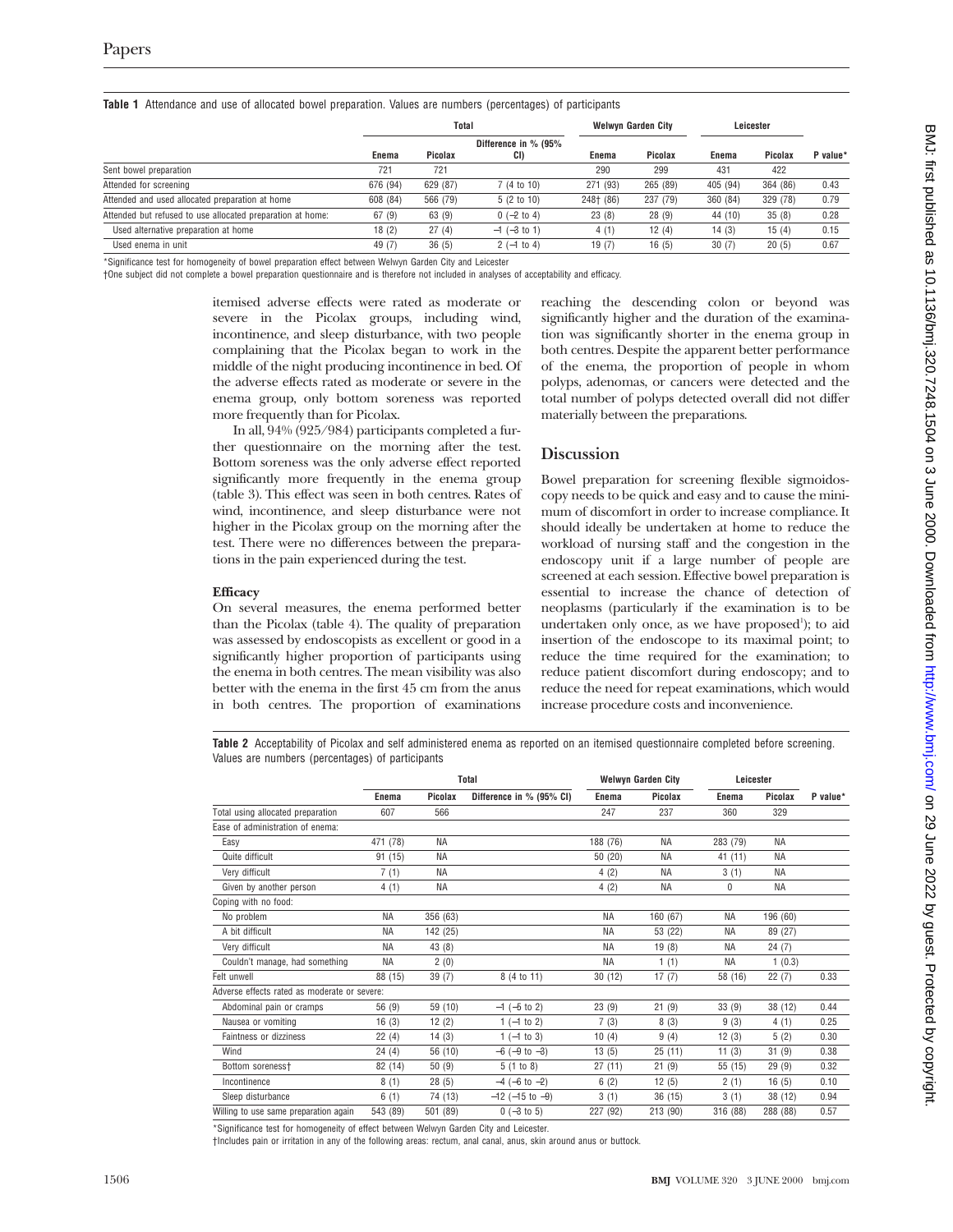**Table 3** Numbers (percentages) of participants reporting adverse effects as moderate or severe on morning after test

|                            | Total    |          |                          |          | <b>Welwyn Garden City</b> | Leicester |                |             |
|----------------------------|----------|----------|--------------------------|----------|---------------------------|-----------|----------------|-------------|
|                            | Enema    | Picolax  | Difference in % (95% CI) | Enema    | Picolax                   | Enema     | <b>Picolax</b> | P value $*$ |
| Used allocated preparation | 607      | 566      |                          | 247      | 237                       | 360       | 329            |             |
| Sent questionnaire†        | 514      | 470      |                          | 154      | 141                       | 360       | 329            |             |
| Responded to questionnaire | 490 (95) | 435 (93) |                          | 149 (97) | 139 (99)                  | 341 (95)  | 296 (90)       |             |
| Abdominal pain             | 62 (13)  | 68 (16)  | $-3$ ( $-7$ to 2)        | 27(18)   | 31(22)                    | 35(10)    | 37(13)         | 0.92        |
| Nausea or vomiting         | 3(1)     | 6(1)     | $0$ (-2 to 1)            | 1(1)     | 2(1)                      | 2(1)      | 4(1)           | 0.96        |
| Faint or dizzv             | 8(2)     | 14(3)    | $-2$ ( $-4$ to 0)        | 6(4)     | 3(2)                      | 2(1)      | 11 $(4)$       | 0.02        |
| Wind‡                      | 157 (32) | 146 (34) | $-2$ ( $-8$ to 5)        | 72 (48)  | 71(51)                    | 85 (25)   | 75 (25)        | 0.77        |
| Bottom soreness§           | 53(11)   | 26(6)    | 5(1 to 8)                | 14(9)    | 5(4)                      | 39(11)    | 21(7)          | 0.42        |
| Incontinence               | 28(6)    | 21(5)    | $1 (-2 to 4)$            | 8(5)     | 4(3)                      | 20(6)     | 17(6)          | 0.38        |
| Sleep disturbance          | 29(6)    | 26(6)    | $0$ (-3 to 3)            | 5(3)     | 1(1)                      | 24(7)     | 25(8)          | 0.12        |
| Pain during test           | 70 (14)  | 72 (17)  | $-2$ ( $-7$ to 2)        | 31(21)   | 27(19)                    | 39(11)    | 45 (15)        | 0.27        |

\*Significance test for homogeneity of effect between Welwyn Garden City and Leicester.

†Questionnaires were sent out in only the later stages of the study in Welwyn Garden City.

‡Abdominal pain and wind were reported significantly more often in Welwyn Garden City than Leicester because in Leicester carbon dioxide rather than air was used for insufflating the bowel.<sup>6</sup>

§Includes pain or irritation in any of the following areas: rectum, anal canal, anus, skin around anus or buttock.

Our study in two populations has shown that a single phosphate enema, self administered around one hour before leaving home for the examination, is more acceptable and effective than a single sachet of Picolax taken the day before, with dietary restriction until after the procedure. The greater acceptability of the enema was shown by higher attendance rates in both centres and higher compliance with the use of the preparation at home as intended. These findings contradict those of Lund et al in Nottingham, who compared home and hospital administered enemas in symptomatic patients and found that almost half of those randomised to receive an enema at home refused to use it at home and were given it at the hospital (the equivalent proportion in our study was 7% in both centres).9 We did not compare hospital administered enema since, like many endoscopy units, our units did not have the facilities for all participants to be offered this option. Reasons cited in the Nottingham study for refusal to

use the enema at home were: seemed too difficult (34% of total offered home enema), fear of mess (14%), and lack of understanding of instructions (4%). In our study, 15% of those who attended after using the enema at home found it moderately difficult to use and 2% found it very difficult or needed to have help. Nevertheless, these participants had still used the preparation. Our success may have resulted from the carefully constructed information leaflet that was supplied and the availability of nursing support through a telephone advice line when required.

#### **Adverse effects**

More people reported feeling unwell immediately after using the enema, possibly because the enema acts within minutes whereas Picolax can take several hours to work. Overall, however, Picolax caused more adverse effects than the enema. The most important disadvantages of Picolax are, firstly, that it requires dietary

**Table 4** Endoscopists' assessment of quality of bowel preparation. Values are numbers (percentages) of participants unless stated otherwise

|                                                             | Total    |          | <b>Welwyn Garden City</b> |          | Leicester |          |          |          |
|-------------------------------------------------------------|----------|----------|---------------------------|----------|-----------|----------|----------|----------|
|                                                             | Enema    | Picolax  | Difference in % (95% CI)  | Enema    | Picolax   | Enema    | Picolax  | P value* |
| No who used preparation at home                             | 635      | 584      |                           | 260      | 241       | 375      | 343      |          |
| Complete examinations (reaching descending colon or beyond) | 527 (83) | 445 (76) | 7(2 to 11)                | 226 (87) | 192 (80)  | 301(80)  | 253 (74) | 0.53     |
| Incomplete examinations due to poor bowel preparation       | 47(7)    | 59 (10)  | $-3$ ( $-6$ to 0)         | 19(7)    | 21(9)     | 28(7)    | 38(11)   | 0.56     |
| Quality of bowel preparation:                               |          |          |                           |          |           |          |          |          |
| Excellent                                                   | 359 (57) | 229 (39) |                           | 115(44)  | 71 (29)   | 244 (65) | 158 (46) |          |
| Good                                                        | 122 (19) | 153 (26) |                           | 82 (32)  | 92 (38)   | 40 (11)  | 61(18)   |          |
| Adequate                                                    | 64 (10)  | 96 (16)  | P<0.001 for trend         | 32 (12)  | 52 (22)   | 32(9)    | 44 (13)  |          |
| Poor                                                        | 62 (10)  | 92 (16)  |                           | 17(7)    | 22(9)     | 45 (12)  | 70 (20)  |          |
| Not recorded                                                | 27(4)    | 14(2)    |                           | 13(5)    | 4(2)      | 14(4)    | 10(3)    |          |
| Mean % mucosa visiblet (No of patients) at:                 |          |          |                           |          |           |          |          |          |
| $0-15$ cm                                                   | 95 (593) | 91 (552) | 4(3 to 6)                 | 94 (244) | 92 (229)  | 96 (349) | 91 (323) |          |
| 16-30 cm                                                    | 92 (591) | 87 (553) | 5(3 to 8)                 | 91 (244) | 87 (230)  | 93 (347) | 87 (323) |          |
| 31-45 cm                                                    | 88 (509) | 82 (469) | 6(2 to 10)                | 87 (230) | 82 (210)  | 89 (279) | 82 (259) |          |
| 46-60 cm                                                    | 70 (136) | 60 (138) | 10 $(-1)$ to 20)          | 70 (57)  | 72 (63)   | 70 (79)  | 51 (75)  |          |
| Duration of examination (min)‡                              | 4.9      | 5.4      |                           | 4.3      | 5.0       | 5.2      | 5.6      |          |
| Yield at flexible sigmoidoscopy:                            |          |          |                           |          |           |          |          |          |
| Polyps                                                      | 145 (23) | 122 (21) | $2 (-3 to 7)$             | 55(21)   | 52 (22)   | 90(24)   | 70 (20)  | 0.42     |
| Adenoma                                                     | 57(9)    | 55(9)    | $0$ (-4 to 3)             | 27(10)   | 27(11)    | 30(8)    | 28(8)    | 0.88     |
| Cancer                                                      | 5(1)     | 2(0)     | $0.5$ (-0.4 to 1.3)       | 3(1)     | 1(0)      | 2(1)     | 1(0)     | 0.80     |
| Total No of polyps                                          | 206      | 188      | $0.5$ (0.5 to 0.6)§       | 84       | 79        | 122      | 109      |          |

\*Significance test for homogeneity of bowel preparation effect between Welwyn Garden City and Leicester.

†Includes examinations in which the scope was advanced to beyond the section of the bowel assessed unless the examination was terminated because of poor bowel preparation, in which case the % visible was set at 0% for subsequent sections.

‡Excluding examinations stopped due to inadequate bowel preparation and participants in whom polyps or cancer were detected.

§Binomial test for equality in two arms.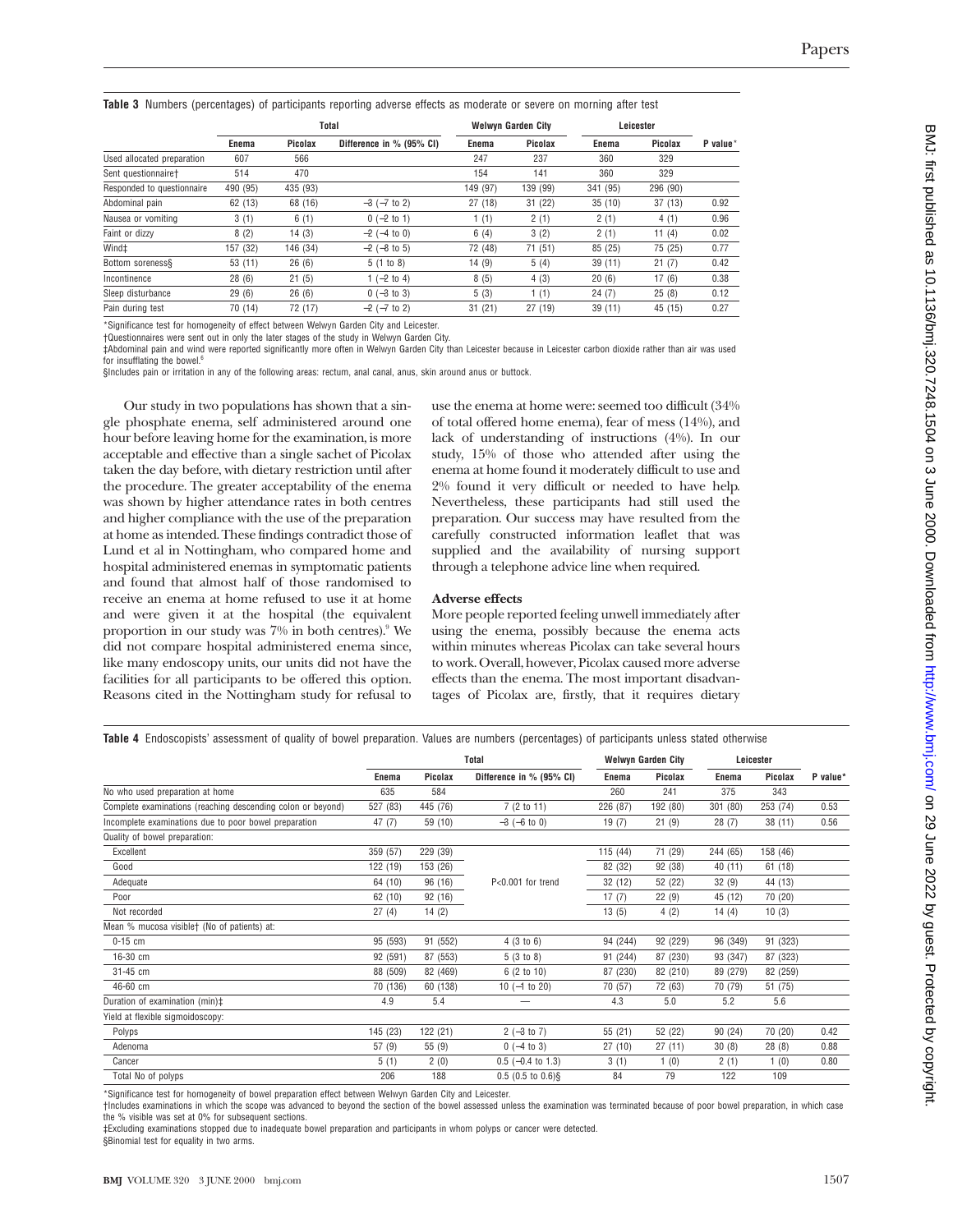## **What is already known on this topic**

Screening by flexible sigmoidoscopy requires good bowel preparation

Staff and toilet facilities in endoscopy units are insufficient to cope with the large numbers of people seen in a screening programme

In the United States enemas are often self administered at home, but the acceptability of this approach in Britain is unknown

#### **What this study adds**

In asymptomatic people being screened by flexible sigmoidoscopy the compliance rates were higher among those randomised to home administration of enema than those receiving oral laxative

The enema group experienced fewer side effects and bowel preparation was better

> restriction, which 8% of our participants found unacceptable and around 25% found difficult, and, secondly, it causes sleep disturbance.

> The only adverse effect seen more frequently in the enema group was bottom soreness. Irritation after use of the enema may result from the chemical effects of the hypertonic phosphate solution or, more rarely, mechanical damage caused by the nozzle.10 11 There was no evidence that any of the study participants had injured themselves during self administration of the enema; indeed injury seems less likely to result from self administration than administration by another person. The hypertonic solution can cause irritation of the skin of the buttock and the anorectum, and inflammatory changes have been noted in the distal bowel with small  $(1-3 \text{ mm})$  ulcers in occasional patients.<sup>12</sup>

#### **Performance**

There was no difference in the rate of detection of polyps or adenomas between the groups, although more cancers were detected in the enema group. However, by other measures the enema performed significantly better. The examination time was shorter, a greater proportion of examinations were judged to be complete, and the quality of preparation was rated as excellent or good in 10% more of those who used the enema.

The phosphate enema is not perfect. Around 7% of examinations (table 4) need to be repeated because of the inadequacy of the bowel preparation. Giving two enemas is not the answer since it produces more adverse effects with no improvement in performance.<sup>3</sup> 5 Adding a dose of magnesium citrate the night before reduced the need to repeat the procedure from 12% with two enemas to  $4\%$  in one study,<sup>7</sup> although 16% complained of severe diarrhoea compared with only 6% receiving the enema alone. Administration of the enema in the unit by a nurse is not ideal, even if logistically feasible, since Thomas et al have reported that around 30% of people given an enema in the unit around 30 minutes before the procedure suffer incontinence of fluid or faeces on the journey home.<sup>13</sup> Only 6% of our participants who used the enema complained of incontinence after sigmoidoscopy, a similar proportion to those using Picolax (5%) (table 3). However, in view of the unacceptability of this

potentially embarrassing side effect, perhaps a pad should be offered to all subjects after the procedure.

Based on the results of this study, we believe that a single, self administered enema is probably the best available preparation for flexible sigmoidoscopy screening, and we have used this regimen in the UK flexible sigmoidoscopy screening trial, in which 40 000 people aged 55-64 are being screened in 13 centres. The instructions used in this study have been incorporated into an illustrated booklet, and high compliance rates have been achieved.

We thank all the general practitioners and patients who participated; J F Mayberry, S Daniels, A Read, A C B Wicks, H Mackay, Y Rees, M J Kelly, J Lawson, S Burgin, and the endoscopy and day care nurses at Leicester General Hospital; Jennifer Pankhurst, Tracey Lewis, Kay Allwright, Dawn Webb, Pam Rogers, and the endoscopy nursing staff of the Queen's Wing, Queen Elizabeth II Hospital, Welwyn Garden City; Lin Squires, Steve Edmeades (Bioinformatics Unit), J Hickman, and P Sasieni (Mathematics, Statistics, and Epidemiology Unit), Imperial Cancer Research Fund; and Sheri Edwards, C B Williams, and I Talbot at St Mark's Hospital.

Contributors: WSA, AH, PM, RA, RE, JW, SS, JC, AS, and JMAN developed the study protocol. WSA, CB, and CFC analysed the data. WSA and CFC wrote the paper. All authors commented on the drafts. WSA is the guarantor for the paper.

Funding: The studies were funded by the Imperial Cancer Research Fund, the Medical Research Council, NHS Research and Development, and KeyMed.

Competing interests: Pharmax paid WSA a speaker's fee and contributed to the costs of meetings between trial investigators in the UK flexible sigmoidoscopy trial.

- 1 Atkin WS, Cuzick J, Northover JMA, Whynes DK. Prevention of colorectal cancer by once-only sigmoidoscopy. *Lancet* 1993;341:736-40.
- 2 Dakkak M, Aziz K, Bennett JR. Short report: comparison of two orally administered bowel preparations for colonoscopy—polyethylene glycol and sodium picosulphate. *Aliment Pharmacol Ther* 1992;6:513-9.
- 3 Weiss BD, Watkins S. Bowel preparation for flexible sigmoidoscopy. *J Fam Pract* 1985;21:285-7.
- 4 Verne J, Aubrey R, Love S, Talbot I, Northover J. Population based randomised study of uptake and yield of screening for flexible sigmoidoscopy compared with screening by faecal occult blood testing. *BMJ* 1998;317:182-5.
- 5 Preston K, Peluso F, Goldner F. Optimal bowel preparation for flexible sigmoidoscopy—are two enemas better than one? *Gastrointest Endosc* 1994;40:474-6.
- 6 Atkin WS, Hart A, Edwards R, McIntyre P, Aubrey R, Wardle J, et al. Uptake, yield of neoplasia and adverse effects of flexible sigmoidoscopy. *Gut* 1998;42:560-5.
- 7 Osgard E, Jackson J, Strong J. A randomized trial comparing three meth-ods of bowel preparation for flexible sigmoidoscopy. *Am J Gastroenterol* 1998;93:1126-30.
- 8 Senapati A, Thomson MR. Domiciliary enemas for outpatient
- sigmoidoscopy. *Gut* 1992;33:S53. 9 Lund J, Buckley D, Bennett D, Maxwell-Armstrong C, Smith A, Tierney G,
- et al. A randomised trial of hospital versus home administered enemas<br>for flexible sigmoidoscopy. *BM* 1998;317:1201.<br>10 Pietsch JB, Shizgal HM, Meakins JL. Injury by hypertonic phosphate<br>enema. *Can Med Assoc J* 1977;1169
- 11 Meisel J, Bergman D, Graney D, Saunders D, Rubin C. Human rectal mucosa: proctoscopic and morphological changes caused by laxatives.
- *Gastroenterology* 1977;72:1274-9. 12 Hixson L. Colorectal ulcers associated with sodium phosphate catharsis. *Gastrointest Endosc* 1995;42:101-2.
- 13 Thomas WM, Jackson J, Lamont GL, Hardcastle JD. Early incontinence following flexible sigmoidoscopy. *Br J Surg* 1990;77:887. *(Accepted 16 March 2000)*

# *Endpiece* **A wise physician**

Remedies often make disease worse. . . . It takes a wise doctor to know when not to prescribe.

> Baltasar Gacian, 1601-58, *The Art of Wordly Wisdom*

Submitted by T O Cheng, professor of medicine, Washington DC